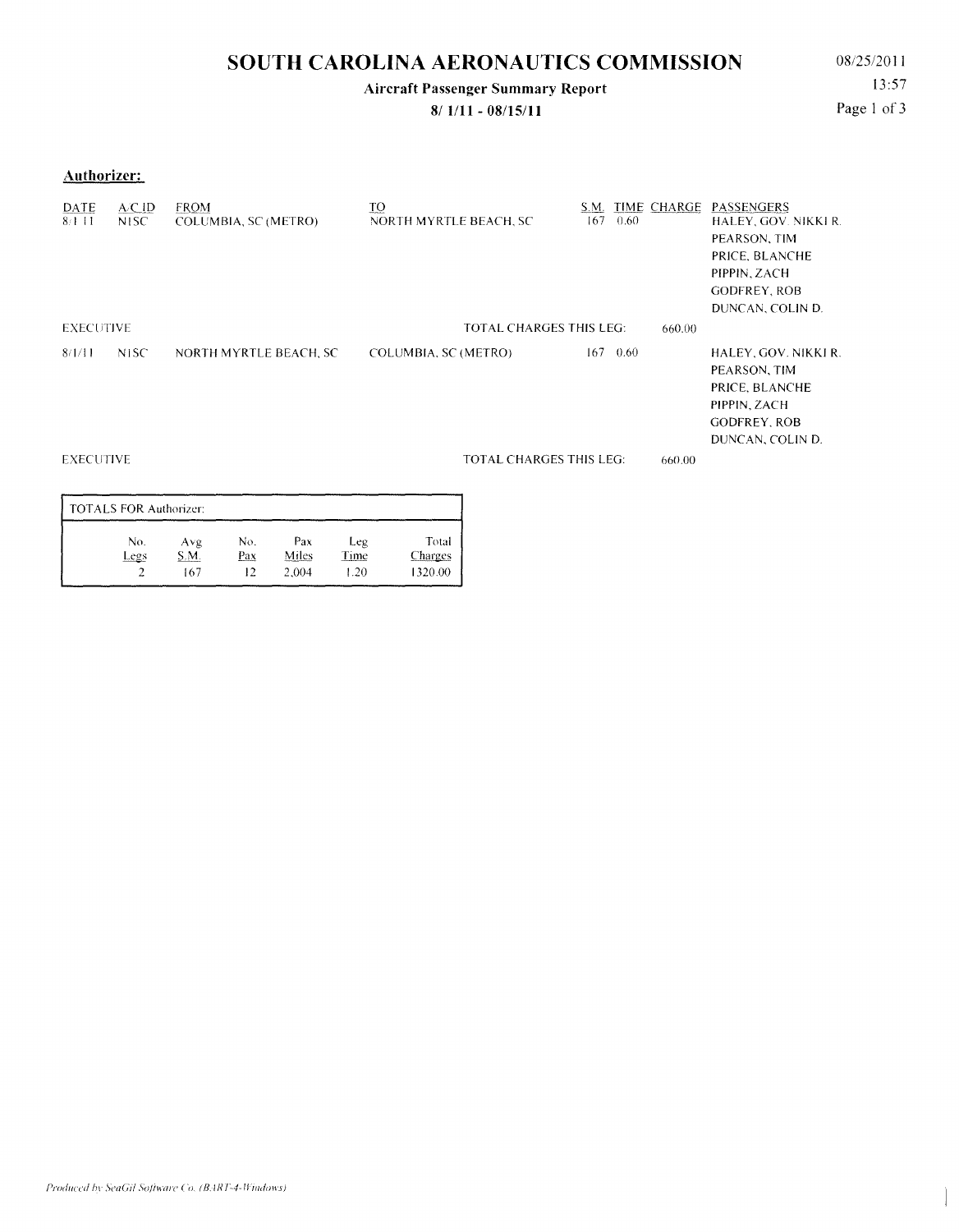# **SOUTH CAROLINA AERONAUTICS COMMISSION** 08/25/2011

### **Aircraft Passenger Summary Report**

**8/ 1/11 - 08/15/11** 

13:57 Page 2 of 3

#### **Authorizer: SEN. HUTTO, C. BRADLEY**

| <b>DATE</b><br>8/4/11 | A/C ID<br>NISC.   | <b>FROM</b><br>COLUMBIA, SC (METRO) | $\underline{\text{TO}}$<br>WASHINGTON, DC (DULLES) | 448                            | 1.60 | S.M. TIME CHARGE                                                                                                                                                                       | PASSENGERS<br>SEN. HUTTO, C. BRADLEY<br>SEN. SCOTT, JOHN L. JR<br>SEN. MALLOY, GERALD<br>SEN. LEVENTIS, PHIL P.<br>SEN. MATHEWS, JOHN WESLEY<br>GRAY, DEANNE<br>RICHARDSON, MATTHEW<br>HUTTO, SKYLAR |
|-----------------------|-------------------|-------------------------------------|----------------------------------------------------|--------------------------------|------|----------------------------------------------------------------------------------------------------------------------------------------------------------------------------------------|------------------------------------------------------------------------------------------------------------------------------------------------------------------------------------------------------|
| <b>EXECUTIVE</b>      |                   |                                     | <b>TOTAL CHARGES THIS LEG:</b>                     |                                |      |                                                                                                                                                                                        |                                                                                                                                                                                                      |
| 8/4/11                | N <sub>1</sub> SC | WASHINGTON, DC (DULLES)             | COLUMBIA, SC (METRO)<br>448 1.40                   |                                |      | SEN. HUTTO, C. BRADLEY<br>SEN. SCOTT, JOHN L. JR<br>SEN. MALLOY, GERALD<br>SEN. LEVENTIS, PHIL P.<br>SEN. MATHEWS, JOHN WESLEY<br>GRAY, DEANNE<br>RICHARDSON, MATTHEW<br>HUTTO, SKYLAR |                                                                                                                                                                                                      |
| <b>EXECUTIVE</b>      |                   |                                     |                                                    | <b>TOTAL CHARGES THIS LEG:</b> |      |                                                                                                                                                                                        |                                                                                                                                                                                                      |
|                       |                   |                                     |                                                    |                                |      |                                                                                                                                                                                        |                                                                                                                                                                                                      |

| TOTALS FOR Authorizer: SEN. HUTTO, C. BRADLEY |      |      |     |       |      |                |  |  |  |  |
|-----------------------------------------------|------|------|-----|-------|------|----------------|--|--|--|--|
|                                               | No.  | Avg  | No. | Pax   | Leg  | Total          |  |  |  |  |
|                                               | Legs | S.M. | Pax | Miles | Time | <b>Charges</b> |  |  |  |  |
|                                               |      | 448  | 16  | 7.168 | 3.00 | 3300.00        |  |  |  |  |